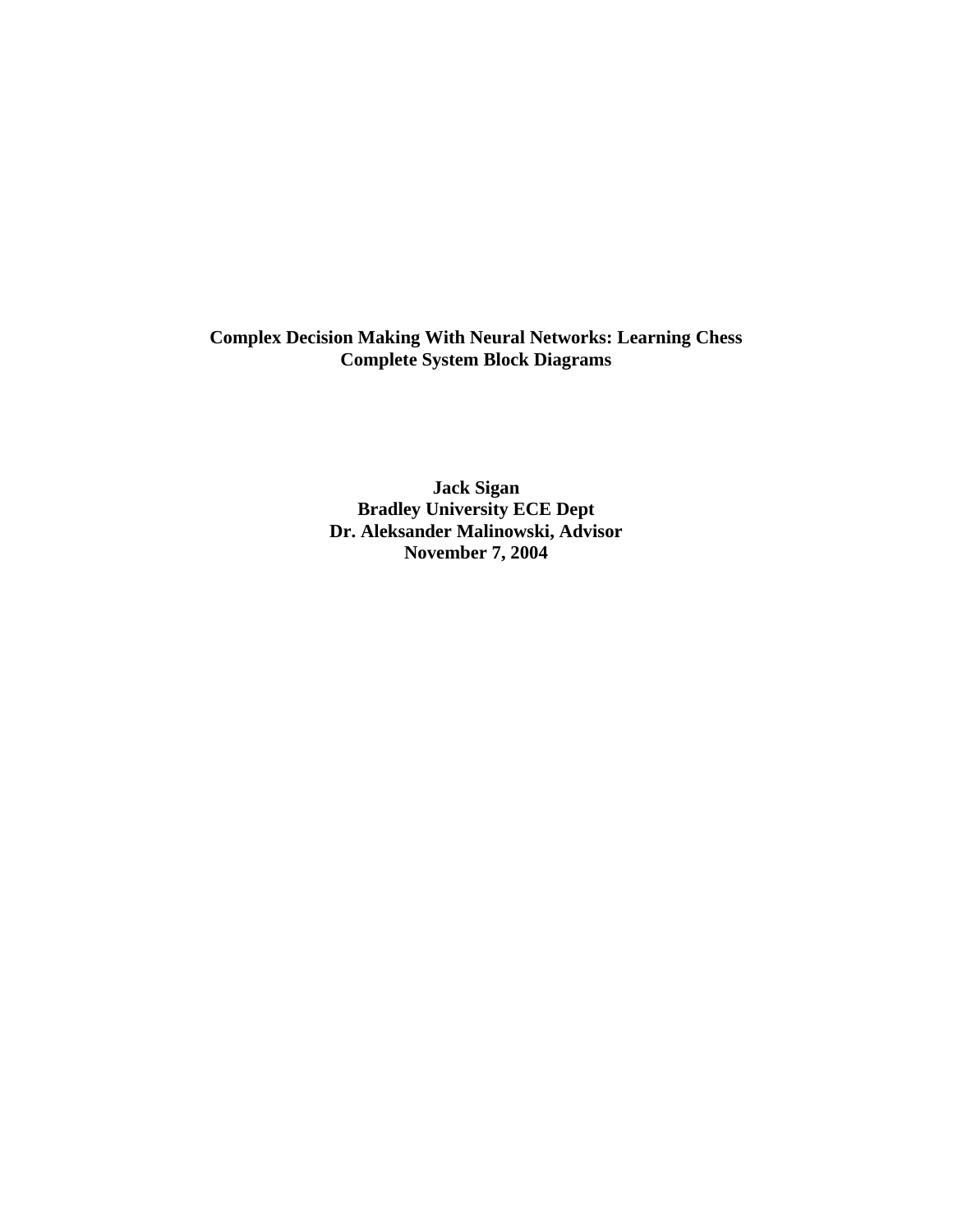# **System Function and Interconnection:**

 The system will operate in the learning mode prior to playing chess or advising. Figure 1 shows the two possible modes of operation, along with the interconnection between the modules included in each subsystem. The entire system is composed of

# *Figure 1:*

*System block diagrams for operating modes* 



software running on multiple PCs simultaneously, and no additional hardware is to be used. The details to follow in this paper assume that the geographical, or move based design paradigm is used.

No inputs or outputs are specified for the learning mode, which operates in an essentially automated process. The playing or advisory modes receive move inputs from the player and after evaluation is complete will return the best move(s) chosen by the neural network system. Prior to discussing the playing and training functions, it is necessary to briefly introduce the modules depicted in figure 1.

### **Interface Module:**

 The interface module seen in figure 1 (playing or advisory mode) is an application the user interacts with on the PC. It displays a chess board and the piece layout for the game, and the user will make their moves on this board. In advisory mode, a list of returned

neural network moves will be displayed in a text box for the user to examine. In playing mode, the computer will make its own moves directly on the board. The interface module must have bidirectional communication with the artificial neural network system (ANN system) to exchange board position data and move choices.

#### **ANN System:**

 The ANN system is the central focus of the design. It will contain a series of neural networks (as many as 1856), operating in parallel, which are trained to play specific moves in the game as described in the functional description. Before use in the playing/advisory modes, the ANN system must be trained in the learning mode, where it starts as a randomly connected, randomly weighted network. The training takes place in an automated process utilizing millions of data samples representing "good" moves in chess. Once trained, the ANN system is used by the interface module to play the game. A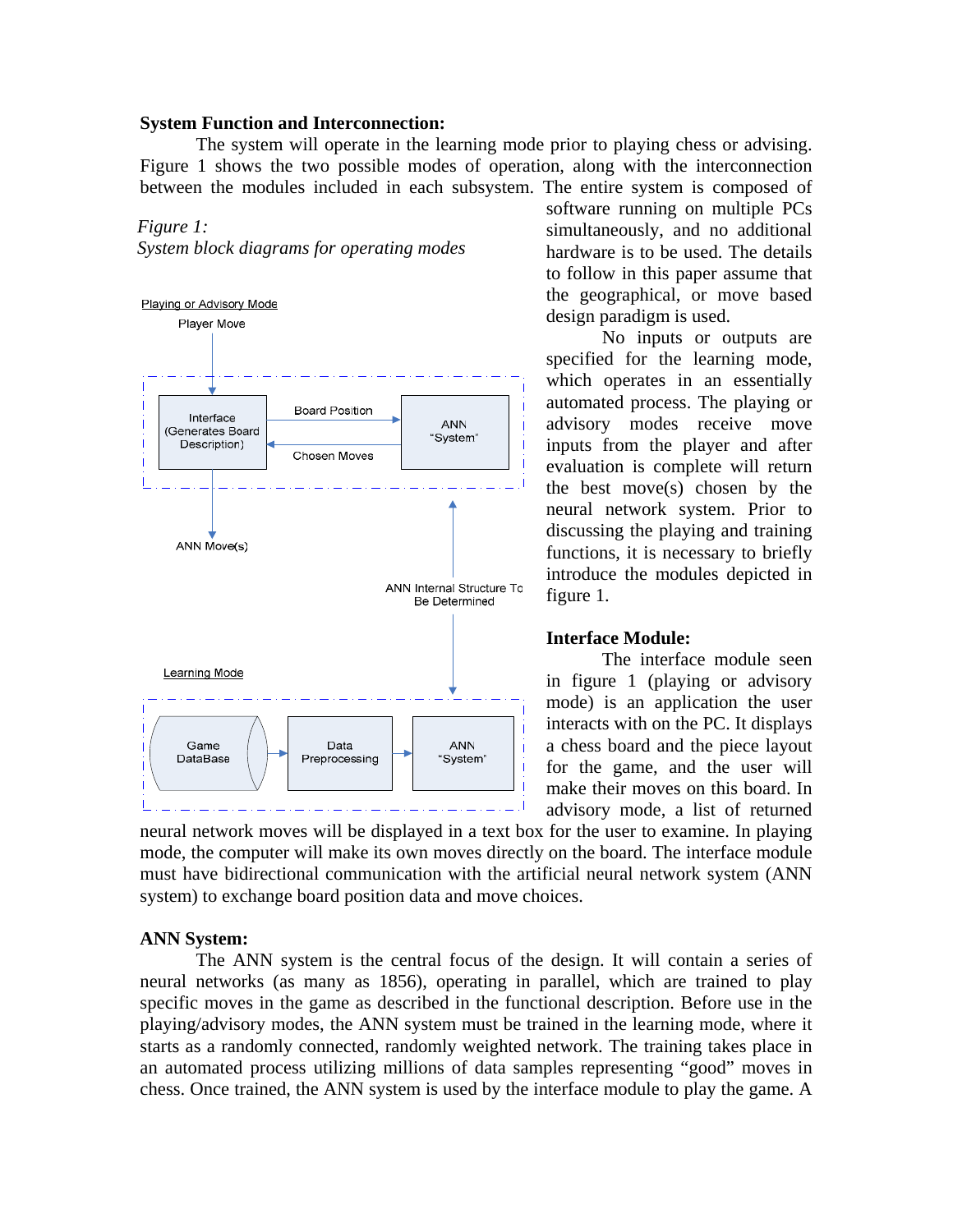board position may be passed to the system, and a list of suggested moves will be returned. The interface decides whether to make one move or to display a list of suggestions based on whether it is set to playing mode or advisory mode.

# **Game Database:**

 The game database is a standalone application called ChessBase 9.0. This application allows a massive database of several million saved chess games to be sorted, filtered and searched by move. ChessBase 9.0 is used exclusively in the learning mode, at the start of the preprocessing stage. All game data must be preprocessed in order to convert it from the database format to a format usable for neural network training. Games from ChessBase 9.0 are extracted by searching for specific moves, which defines the first step in the preprocessing module to be described shortly. Many individual sets of games are made, which will then be passed to the remaining preprocessing stages.

# **Data Preprocessing:**

 Data preprocessing begins in the game database described above, and continues with a series of applications designed to convert the chosen game data into neural network training vectors. The data processing stage converts PGN files (portable game notation—a popular algebraic game recording standard) which are extracted from the database, to EPD strings (extended position description). EPD files contain a series of strings representing the full board position at each move recorded in the PGN file. Figure 2 shows a sample of PGN format, and figure 3 shows a sample of EPD format. At this time a detailed understanding of file content is not required.

# *Figure 2: Sample of the PGN file standard*

1. e4 d6 2. d4 Nf6 3. Nc3 g6 4. Nf3 Bg7 5. Be2 O-O 6. O-O Bg4 7. Be3 Nc6 8. Qd2 e5 9. d5 Ne7 10. Rad1 Bd7 11. Ne1 Ng4 12. Bxg4 Bxg4 13. f3 Bd7 14. f4 Bg4 15. Rb1 c6 16. fxe5 dxe5 17. Bc5 cxd5 18. Qg5 dxe4 19. Bxe7 Qd4+ 20. Kh1 f5 21. Bxf8 Rxf8 22. h3 Bf6 23. Qh6 Bh5 24. Rxf5 gxf5 25. Qxh5 Qf2 26. Rd1 e3 27. Nd5 Bd8 28. Nd3 Qg3 29. Qf3 Qxf3 30. gxf3 e4 31. Rg1+ Kh8 32. fxe4 fxe4 33. N3f4 Bh4 34. Rg4 Bf2 35. Kg2 Rf5 36. Ne7 1-0

# *Figure 3: Sample of the EPD file standard*

```
rnbqkbnr/pppppppp/8/8/8/8/PPPPPPPP/RNBQKBNR w KQkq - pm d4; 
rnbqkbnr/pppppppp/8/8/3P4/8/PPP1PPPP/RNBQKBNR b KQkq d3 pm Nf6; 
rnbqkb1r/pppppppp/5n2/8/3P4/8/PPP1PPPP/RNBQKBNR w KQkq - pm Nf3; 
rnbqkb1r/pppppppp/5n2/8/3P4/5N2/PPP1PPPP/RNBQKB1R b KQkq - pm b6; 
rnbqkb1r/p1pppppp/1p3n2/8/3P4/5N2/PPP1PPPP/RNBQKB1R w KQkq - pm g3; 
rnbqkb1r/p1pppppp/1p3n2/8/3P4/5NP1/PPP1PP1P/RNBQKB1R b KQkq - pm Bb7;
```
Of course, neural networks require a numeric input vector for training. It is therefore required to convert the EPD stings into floating point input vectors by converting the EPD characters to floating point values. A sample training vector is shown in figure 4. The output pattern is 1 or -1, corresponding to whether or not to make the move specific to the training data set and the neural network. The hope is that after learning enough patterns, the neural network will be able to effectively make this move decision for data samples which are not contained in the original training set.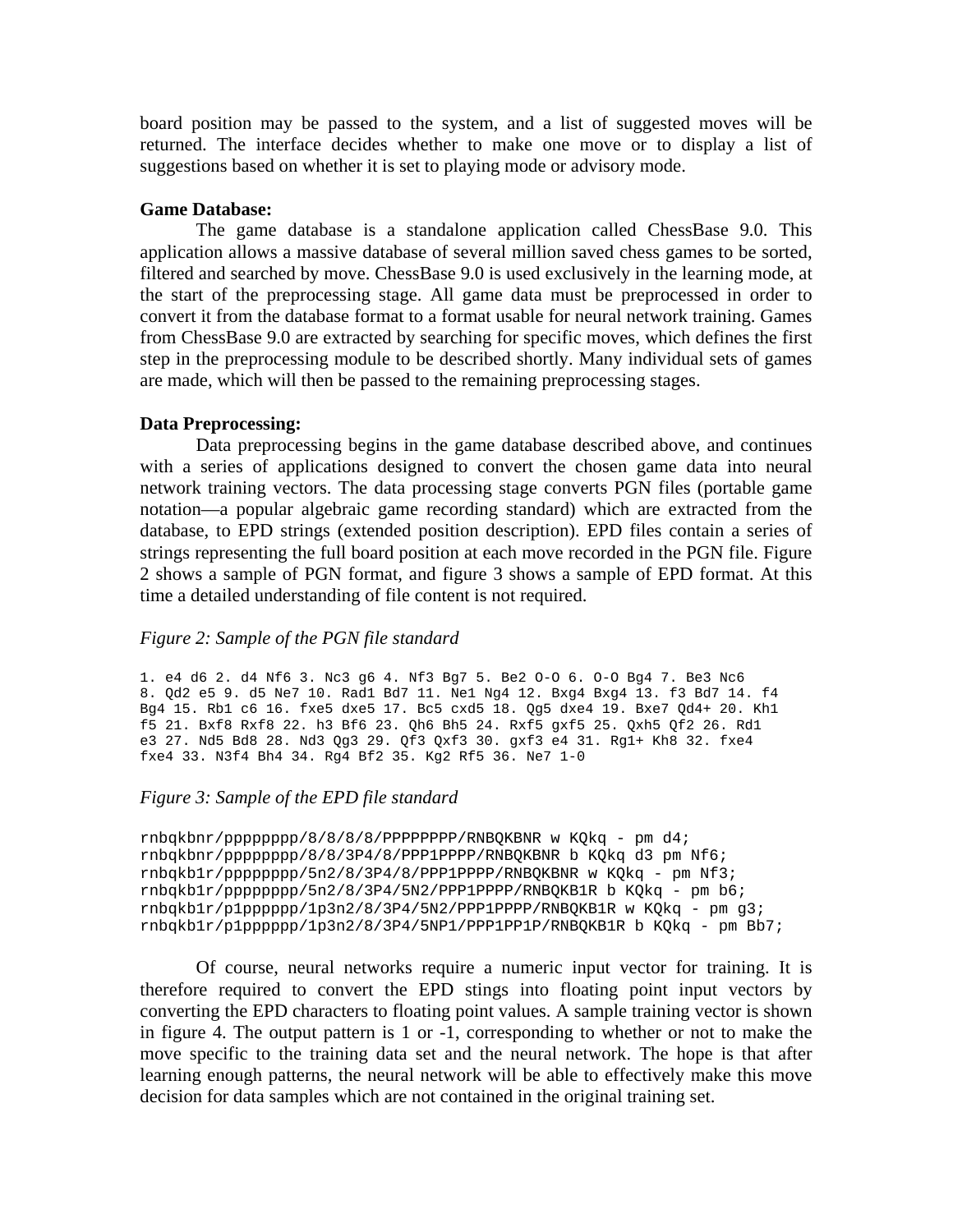*Figure 4: Sample floating point training sample* Now that the main modules

```
# Input pattern 1:
0.5 0.4 0.3 0.9 1 0.3 0.4 0.5
0.1 0.1 0.1 0.1 0.1 0.1 0.1 0.1
0.0 0.0 0.0 0.0 0.0 0.0 0.0 0.00.0 0.0 0.0 0.0 0.0 0.0 0.0 0.00.0 0.0 0.0 0.0 0.0 0.0 0.0 0.00.0 0.0 0.0 0.0 0.0 0.0 0.0 0.0-0.1 -0.1 -0.1 -0.1 -0.1 -0.1 -0.1 -0.1-0.5 -0.4 -0.3 -0.9 -1 -0.3 -0.4 -0.5
# output pattern 1:
\mathbf{1}
```
have been adequately introduced, it is now possible to describe the full functionality of specific modes of operation.

#### **Playing/Advisory System:**

The interface module and the ANN system are used in the playing/advisory system. Figure 5 describes the operation of this entire system (or functional mode).

*Figure 5: Playing/advisory system block diagram* 

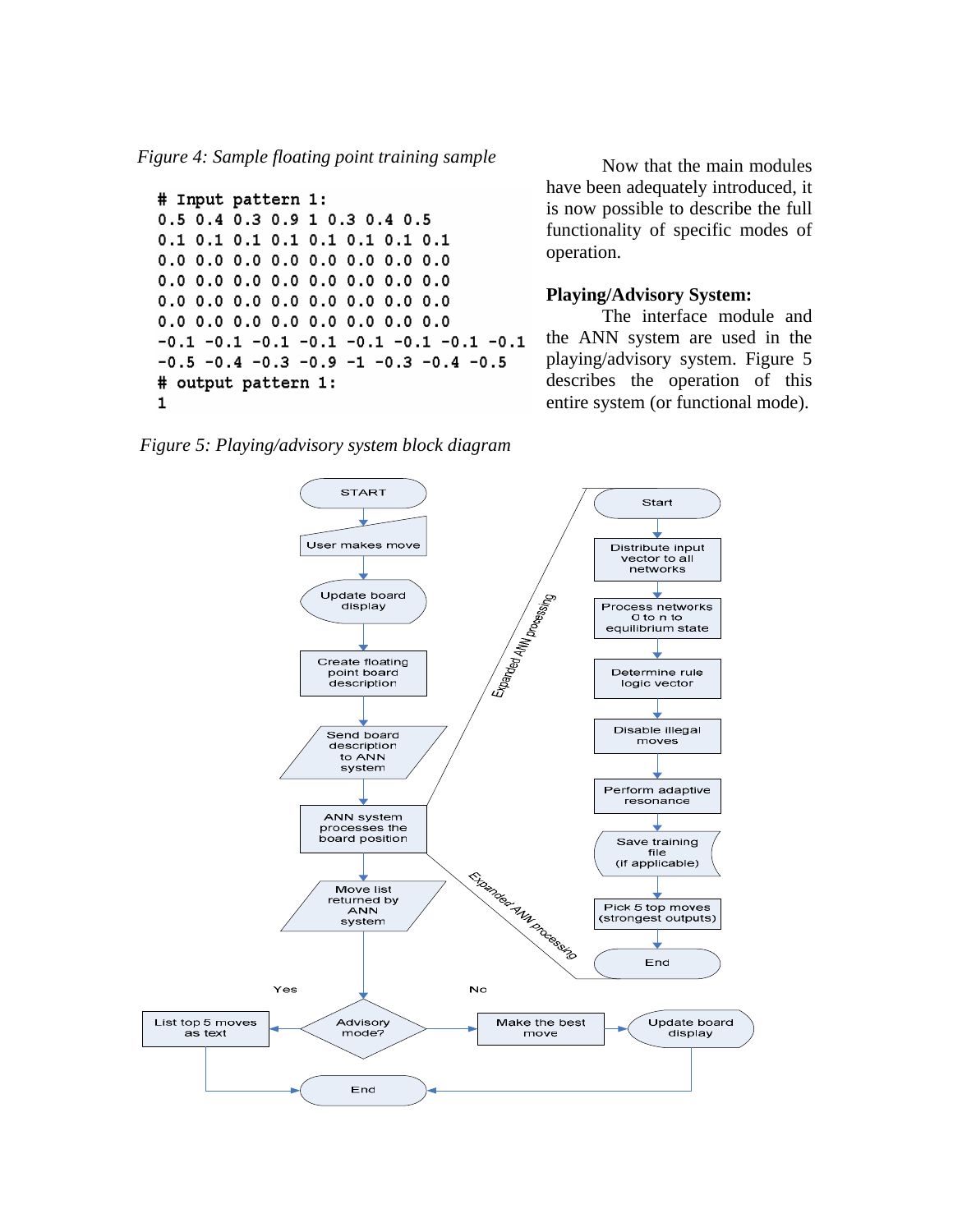In figure 5, the ANN board processing stage is expanded on the far right to give more insight into the ANN system. It is possible to treat the ANN processing as a single function as it has a clearly defined input and output, and its inner workings are of no consequence to the interface module so long as data is passed back and forth. The expanded ANN processing function can be better understood by figure 6, which shows the block diagram of the geographical ANN system design. Adaptive resonance is simply a specialized training session held after the initial training to "fine tune" networks so they make fewer illegal over time.





# **Learning System:**

 The learning system is comprised of the ChessBase 9.0 database, the preprocessing software, and the ANN system. It is possible to divide learning into two distinct functions: data preprocessing and training.

 The data preprocessing function is described in figure 7. The database specific operations and selections can be considered a unique function, and an expanded view is provided at the bottom of figure 7. It is vital that the final output of the preprocessing stage is a set of training vectors specifically created for each possible legal move in chess!